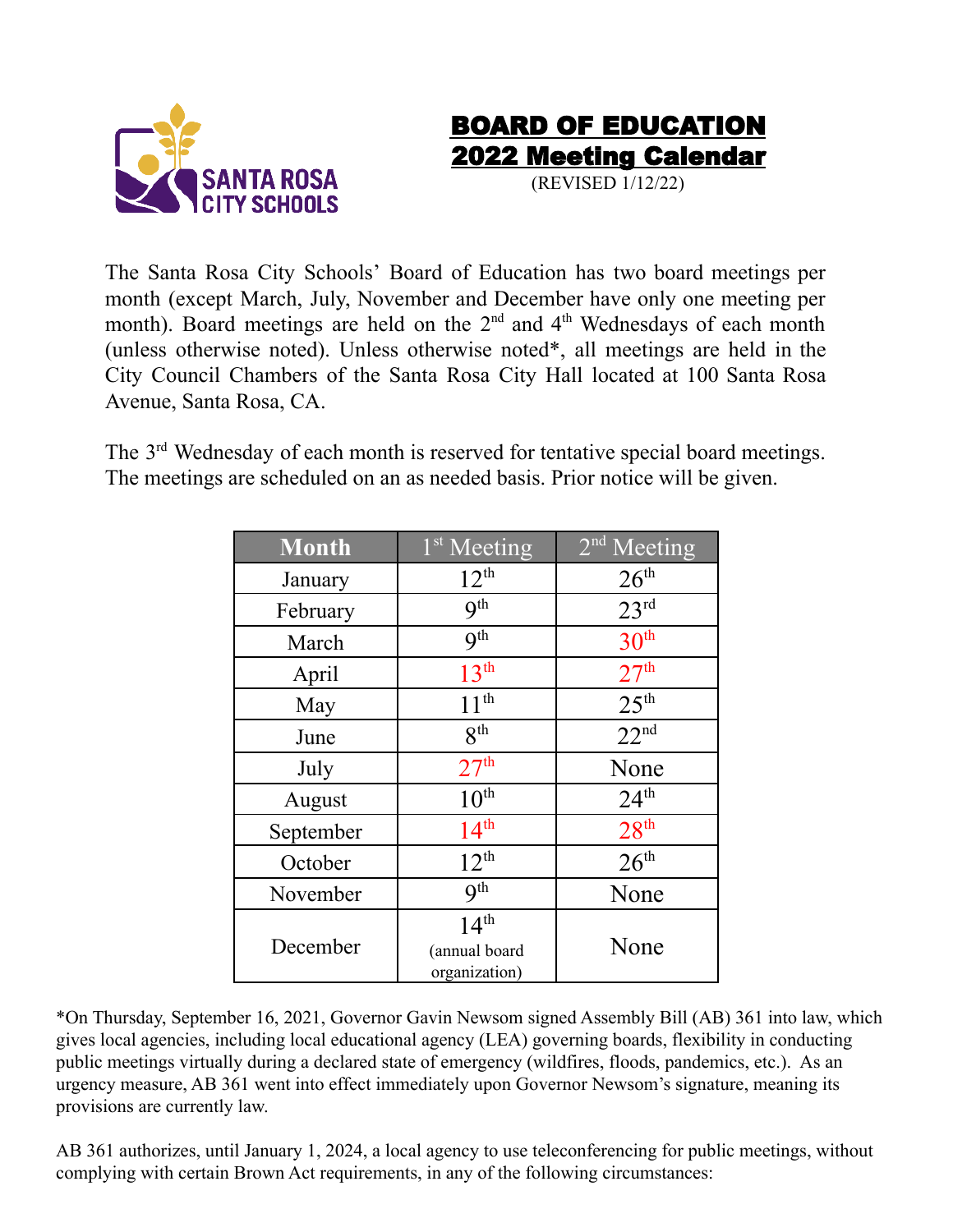- The legislative body holds a meeting during a proclaimed state of emergency, and state or <u>local</u> officials have imposed or recommended measures to promote social distancing
- The legislative body holds a meeting during a proclaimed state of emergency for the purpose of determining by majority vote whether, as a result of the emergency, meeting in person would present imminent risks to the health or safety of attendees
- The legislative body holds a meeting during a proclaimed state of emergency and has determined by majority vote that, as a result of the emergency, meeting in person would present imminent risks to the health or safety of attendees

Currently, the District may continue to hold virtual Board meetings under the first bullet point since the Sonoma County Public Health Officer has declared that "[o]nline meetings (teleconferencing meetings) are strongly recommended…" for public meetings held by local government agencies. (See, https://socoemergency.org/recommendation-of-the-health-officer-public-meetings/ )

Notwithstanding, AB 361 also specifies that if a local legislative body determines it is entitled to use the exemptions afforded to it in this bill, then it must abide by the following requirements when conducting a public meeting:

- Notice the meeting and post agendas as the Brown Act requires
- Allow the public to access the meeting and give notice for how the public can access the meeting and provide public comment
- Identify and include in the agenda an opportunity for all persons to attend via a call-in or an internet based service option
- Conduct teleconference meetings in a manner that protects the statutory and constitutional rights of the parties and the public appearing before the legislative body
- Provide a public comment period where the public can address the legislative body directly and in real time, and allows for public comment up until the period is closed
- Discontinue any prior Board rule, policy or bylaw which limits public comments to only those submitted in advance
- Provide an opportunity for the public to offer comment in real time, and
- In the event of a disruption that prevents the public agency from broadcasting the meeting or prevents members of the public from offering public comment, the legislative body is prohibited from taking action on items appearing on the meeting agenda until public access to the meeting via the teleconferencing option is restored

The bill stipulates that if the state of emergency remains active or state or local officials have imposed or recommended social distancing measures, a local agency must make the following findings not later than every 30 days after the first virtual meeting by majority vote in order to continue utilizing the bill's teleconferencing provisions:

- The legislative body has reconsidered the circumstances of the state of emergency; and
- Any of the following circumstances exist:
	- The state of emergency continues to directly impact the ability of the members to meet safely in person